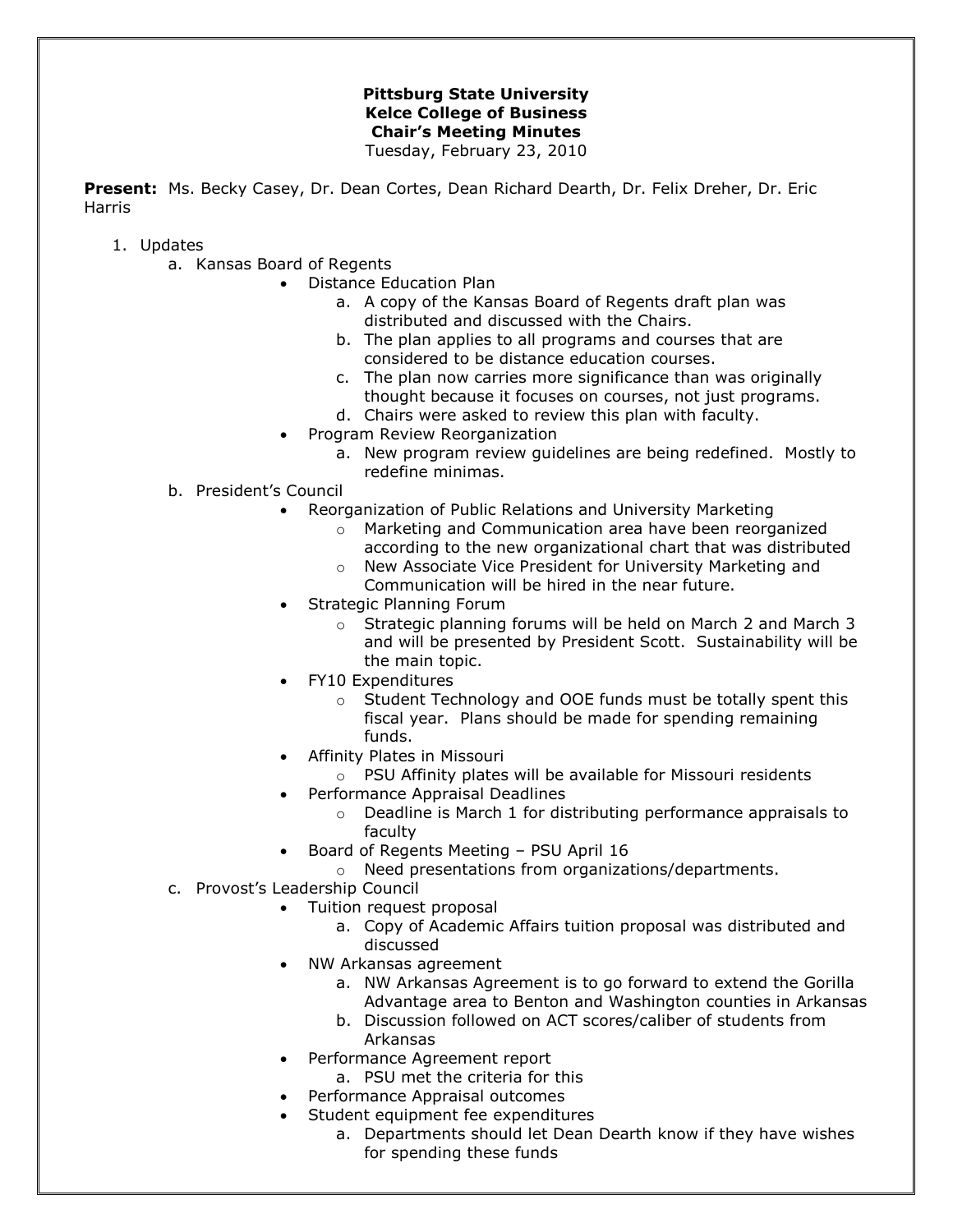- Use of University Facilities for Profit Making Groups
	- a. An outside group has asked to use Grubbs hall to give a seminar on the judicious use of firearms and to charge a fee for each attendee.
	- b. There is not currently a policy on the use of University/state facilities.
	- c. Discussion followed on whether there should be a policy put into place for those groups requesting use of university facilities for profit making or not for profit groups
- 2. Departmental Concerns
	- a. MGMKT none
	- b. CSIS none
	- c. Acctg none
	- d. Econ
		- 1. New Admin Specialist is in training with Deb
- 3. Discussion items
	- a. Focus Groups for Writing
		- 1. A representative from each department in each College is needed for these writing focus groups
			- 1. Recommendations: Dr. Cummings, Dr. Fay, Ms. Freund, Dr. Fogliasso
	- b. LiveText
		- 1. Joe Nagel from LiveText will be on campus on Feb. 24 for student and faculty training.
	- c. Scholarships
		- 1. Chairs are asked to review the proposed scholarship awards and give input to Dean Dearth as soon as possible
	- d. Student Equipment Fee Purchases
	- e. AACSB Webinar Guidance on Strategic Management Standards (1-5) 03/03/2010@9:00 a.m. in Dean Dearth's office
	- f. Winter/Fall 2010 Schedule due to Registrar March 1 will be discussed at next week's Chairs meeting
	- g. NAFSA conference in Kansas City, June 1-4
		- 1. This will be a very large conference to include many international constituents.
		- 2. Chuck Olcese will be bringing some of the participants to PSU after the conference.
	- h. Reporting Accounting Concentration for MBA
		- 1. Dean Dearth discussed the letter he received from the Registrar stating that the Accounting concentration in the MBA is being reported under the Department of MGMKT.
		- 2. The only #'s that have been reported to the Board of Regents are #'s for MBA graduates only, not the individual concentration areas.
		- 3. We may be required to make changes in the university catalog.

## 4. Upcoming events:

- a. Dean off campus February 25 & 26
- b. Dr. Jim O'Donnell Provost Interview March 1, 2010
- c. Fall schedule due March 1
- d. Performance Appraisal due to Faculty March 1
- e. CIO Interview Steve Wormsley –March 2
- f. University Strategic Planning Forum on Sustainability March 2 @ 11:00 a.m. in 109 Grubbs, repeated March 3, @2:00 p.m. in 102S Kansas Technology Center.
- g. AACSB Webinar March 3 at 9:00 a.m.
- h. Dr. Quddus Provost Interview –March 5
- i. Debbie Swindle Retirement Party March 5 @ 2:30 p.m.